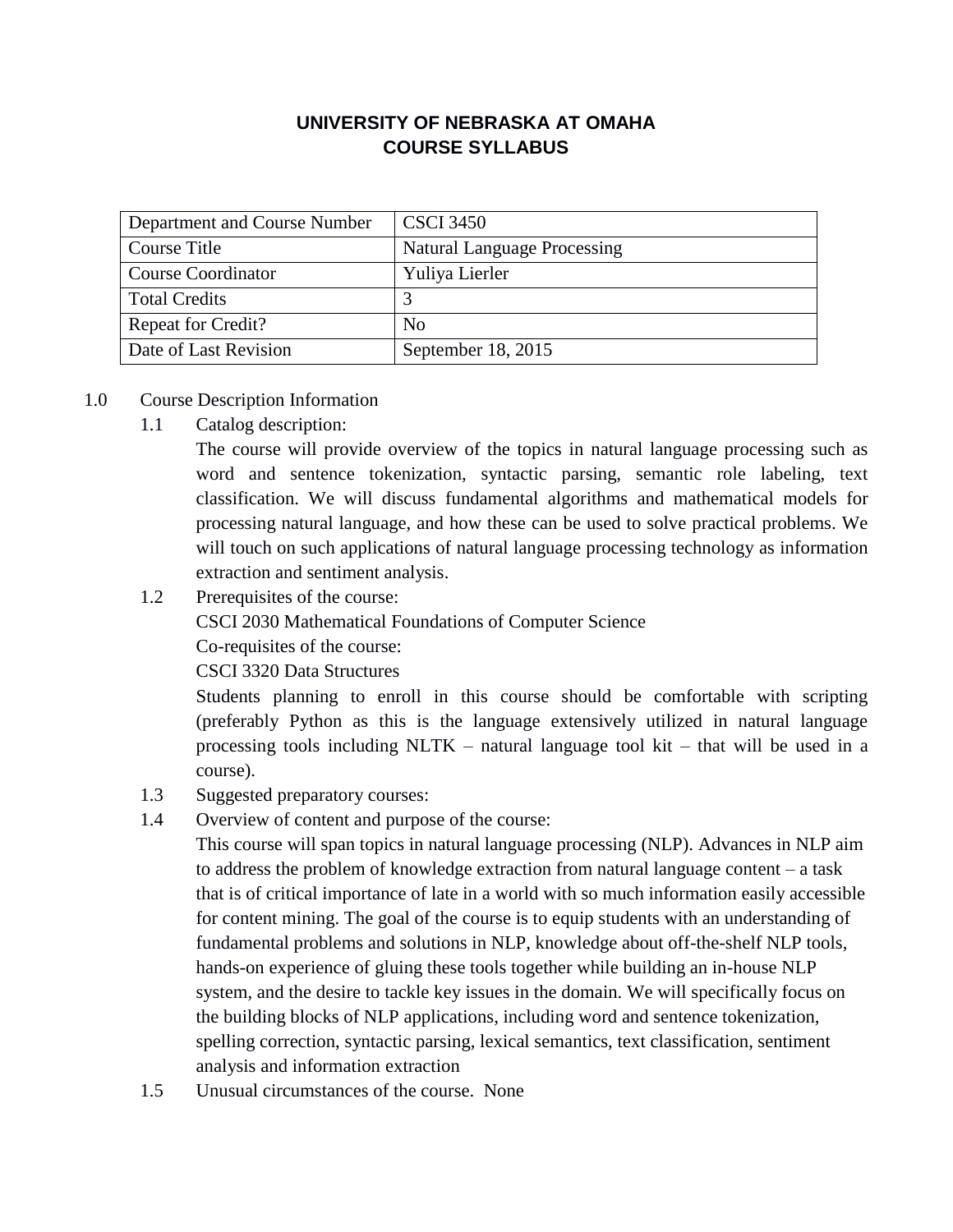- 2.0 Course Justification Information
	- 2.1 Anticipated audience / demand:

This course is intended for undergraduate students in computer science and related disciplines interested in studying computational methods in natural language processing and data mining.

2.2 Indicate how often this course will be offered and the anticipated enrollment: This course will be offered every spring semester. The anticipated enrollment is 25 students per semester.

2.3 If it is a significant change to an existing course, please explain why it is needed: CSCI 4460 is a current course titled "Natural Language Understanding" and offered as a senior class. This is a proposal to narrow the scope of the course to accommodate junior students in IS&T. The goal of this change is to equip students with computational methods of NLP earlier in their education. The NLP methods provide a strong foundation for projects in data mining and information extraction, areas that cut across a variety of computer science and information technology subjects. In their senior year students will have a chance to connect their knowledge in NLP methods to their capstone projects as well as other courses in the college.

- 3.0 List of performance objectives stated in learning outcomes in a student's perspective: Upon completion of this course, the student should:
	- 3.1 Have a clear understanding of building blocks of key components of natural language processing systems: part of speech tagging, syntactic and semantic analysis
	- 3.2 Understand basic underlying theory from probability, statistics, and machine learning that are crucial for the field of NLP
	- 3.3 Know about some NLP of-the-shelf tools and resources available such as NLTK, Wordnet, and Framenet
	- 3.4 Be able to build NLP applications such as text classifier (spam vs non-spam) or sentiment analyzer
	- 3.5 Understand the techniques for assessing the performance and results produced by NLP tools
- 4.0 Content and Organization Information
	- 4.1 List the major topics central to this course:
		- 4.1.1 Introduction to Natural Language Processing and its Applications (Overview of fundamental tasks): 3 contact hours
			- 4.1.1.1 Word Segmentation
			- 4.1.1.2 Morphological Analysis
			- 4.1.1.3 Part of Speech Tagging
			- 4.1.1.4 Phrase Chunking
			- 4.1.1.5 Syntactic Parsing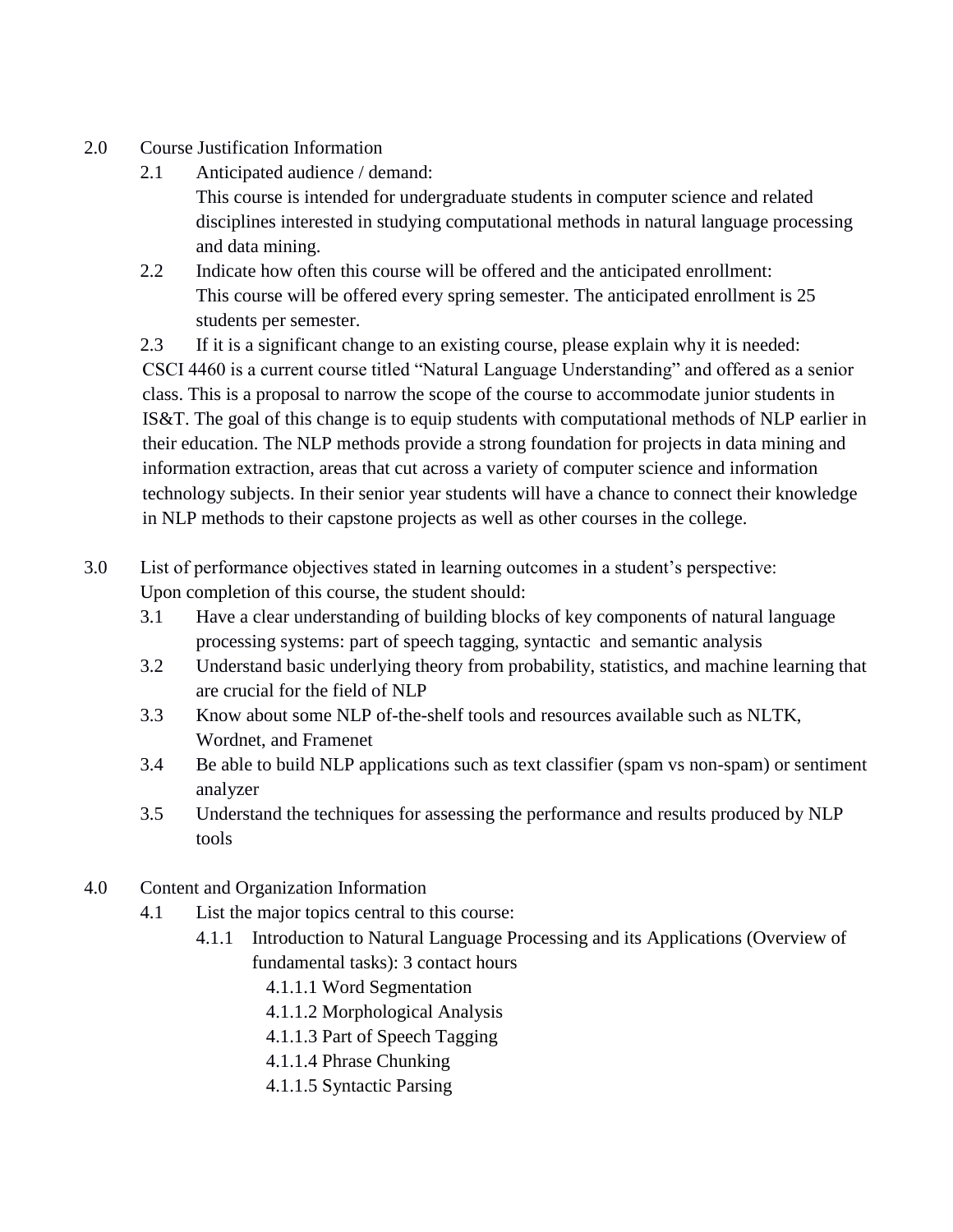- 4.1.1.6 Semantic Role Labeling
- 4.1.1.7 Semantic Parsing
- 4.1.1.8 Information Extraction
- 4.1.1.9 Sentiment Analysis
- 4.1.1.10 Machine Translation

#### 4.1.2 Basic Language Processing Parsing: 3 contact hours

- 4.1.2.1 Word Tokenization
- 4.1.2.2 Word Stemming
- 4.1.2.3 Sentence segmentation
- 4.1.3 Introduction to Basics of Machine Learning: 4.5 contact hours
	- 4.1.3.1 Basics of Machine Learning
	- 4.1.3.2 Probabilistic Learning
	- 4.1.3.3 Naive Bayes Learning
	- 4.1.3.4 Smoothening
	- 4.1.3.5 Evaluation
	- 4.1.3.6 WEKA: software "workbench" of machine learning techniques

#### 4.1.4 Language Models: 4.5 contact hours

- 4.1.4.1 Corpora: PennTreebank, Brown
- 4.1.4.2 Corpora and Word Counting
- 4.1.4.3 N-Grams
- 4.1.4.4 Applications of N-Grams
- 4.1.5 Part-of-Speech Tagging: 3 contact hours
	- 4.1.5.1 Tagsets and English
	- 4.1.5.2 Rule-based Part of Speech Tagging
	- 4.1.5.3 Part of Speech Tagging as a Sequence Classification Problem
	- 4.1.5.4 Hidden Markov Models Part of Speech Tagging
- 4.1.6 Syntactic Parsing: 4.5 contact hours
	- 4.1.6.1 Phrase Chunking
	- 4.1.6.2 Syntactic Parsing
	- 4.1.6.3 Top Down, Bottom Up Parsing
	- 4.1.6.4 CYK Chart Parsing
- 4.1.7 Natural Language Tool Kit NLTK: 3 contact hours
	- 4.1.7.1 Introduction to NLTK Project
	- 4.1.7.2 NLTK for Part of Speech Tagging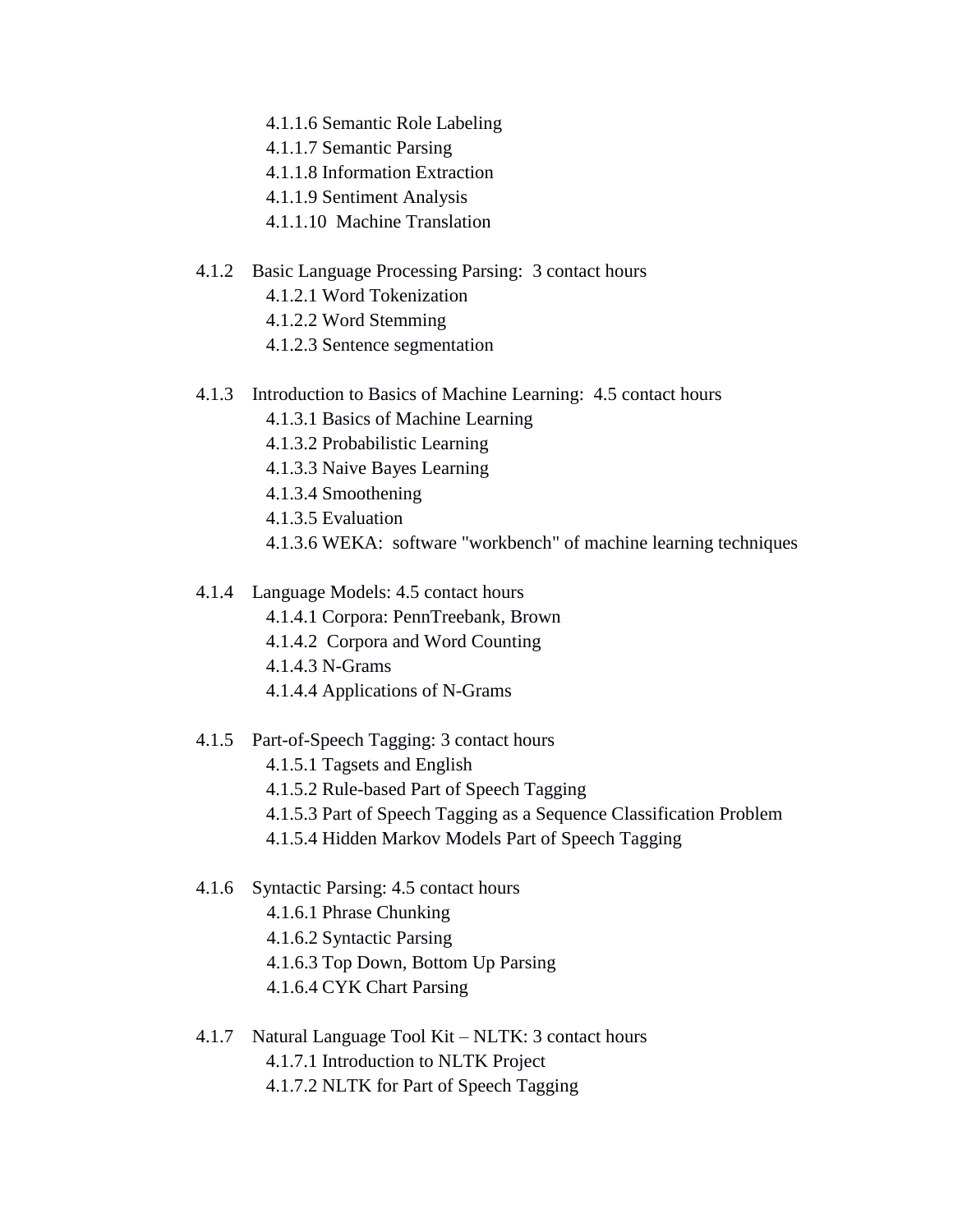### 4.1.7.3 NLTK for Parsing

- 4.1.8 Computational Semantics: 4.5 hours
	- 4.1.8.1 Semantic Representation and Logic forms
	- 4.1.8.2 Lexical semantics
		- Wordnet
			- Framenet
	- 4.1.8.3 Principle of Compositionality
	- 4.1.8.4 Inference
	- 4.1.8.5 Machine Learning Approach
- 4.1.9 Semantic Role Labeling: 3 hours
	- 4.1.9.1 Semantic roles
	- 4.1.9.2 Syntactic cues and restrictions
- 4.1.10 NLP Applications: 6 hours
	- 4.1.10.1 Information Extraction
		- Semantic role labeling as information extraction
		- World wide web and other applications
		- Evaluation methods

## 4.1.10.2 Sentiment Analysis

- Subjectivity and objectivity in sentiment analysis
- Feature-based sentiment analysis
- Algorithmic methods
- Evaluation methods

The contact hours account for 13 weeks leaving 1 more week in a semester for in-class presentations and review session.

- 5.0 Teaching Methodology Information
	- 5.1 Methods:

The course will be in lecture form.

5.2 Student role:

The students will be actively involved in the class through programming, homework, and reading assignments. The students will have to write a technical report on their final project as well as present a demo on their work.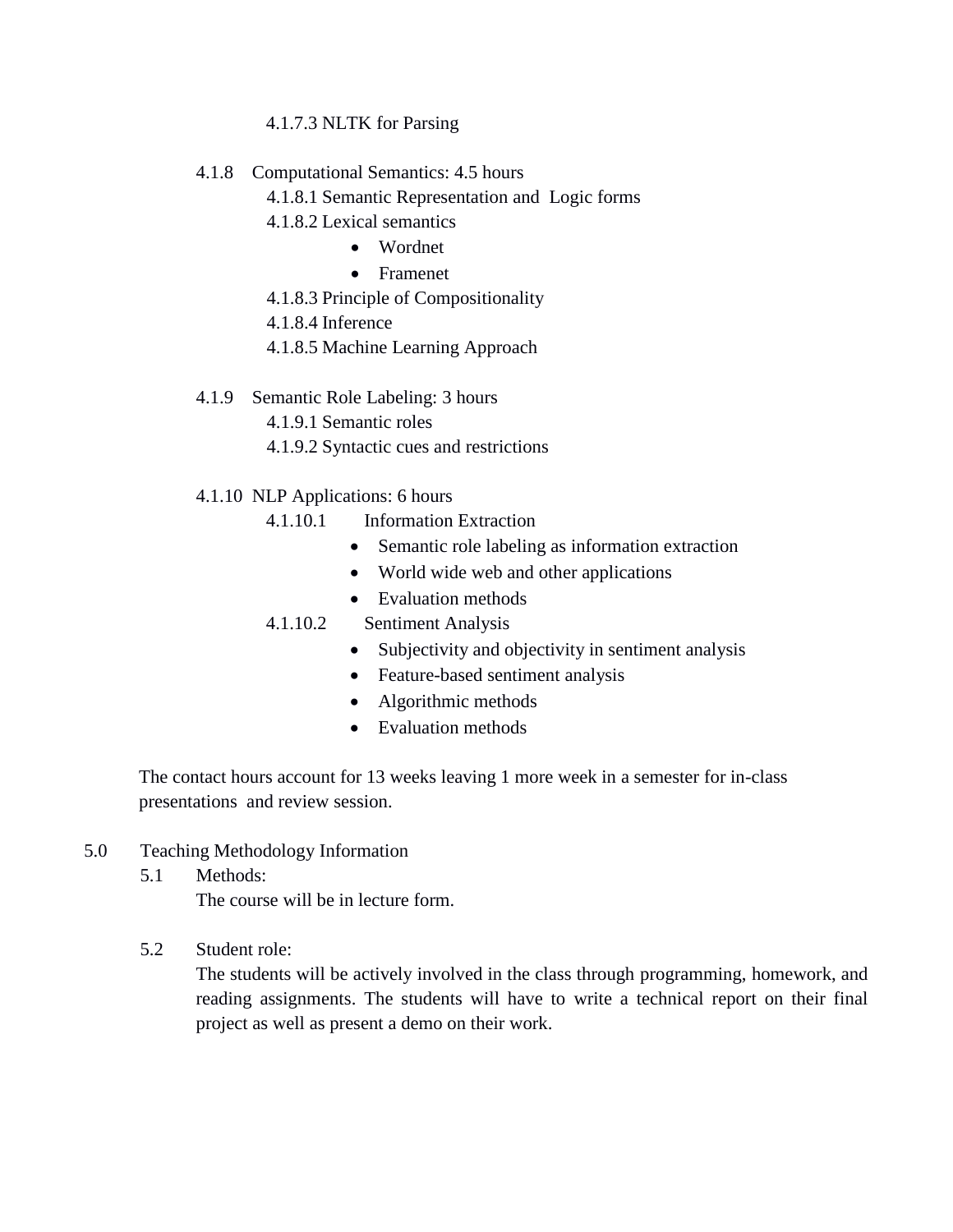- 6.0 Evaluation Information
	- 6.1 Describe the typical types of student projects that will be the basis for evaluating student performance:

Evaluation of student performance will be based on programming, homework, and reading assignments, a project presentation/report, and a final. Class participation will be taken into account.

Sample Course Project: Students will implement a natural language system for the task of resolving prepositional phrase attachment problem in syntactic parsing that will take into account information present in lexicons such as Verbnet and Wordnet.

Programming and homework assignments will be designed as building blocks of the core of the system for prepositional phrase attachment to ensure a steady progress towards the final project.

Homework and reading assignments will be based on key technical topics discussed in class. These will follow the textbook of the course – Speech and Language Processing, 2nd edition by Jurafsky and Martin – and will supplement material presented in class.

Students will submit one extended written report describing the technical details of their course project.

Final will assess students' understanding of NLP topics covered in the course.

- 6.2 Describe the typical basis for determining the final grade (e.g. weighting of various student projects):
	- *25% Assignments 25% Final Project 20% Final Exam 20% Reports and Presentations*
	- *10% Class Participation*

#### 6.3 Grading type:

| $97 - 100$ | $A+$ | $77 - 79$ | $C+$     |
|------------|------|-----------|----------|
| $94 - 96$  | A    | $70 - 76$ | C        |
| $90 - 93$  | $A-$ | $70 - 73$ | $C-$     |
| $87 - 89$  | $B+$ | $67 - 69$ | $D+$     |
| $84 - 86$  | R    | $64 - 66$ | D        |
| $80 - 83$  | $B-$ | $60 - 63$ | $D-$     |
|            |      | $0 - 59$  | $\bm{F}$ |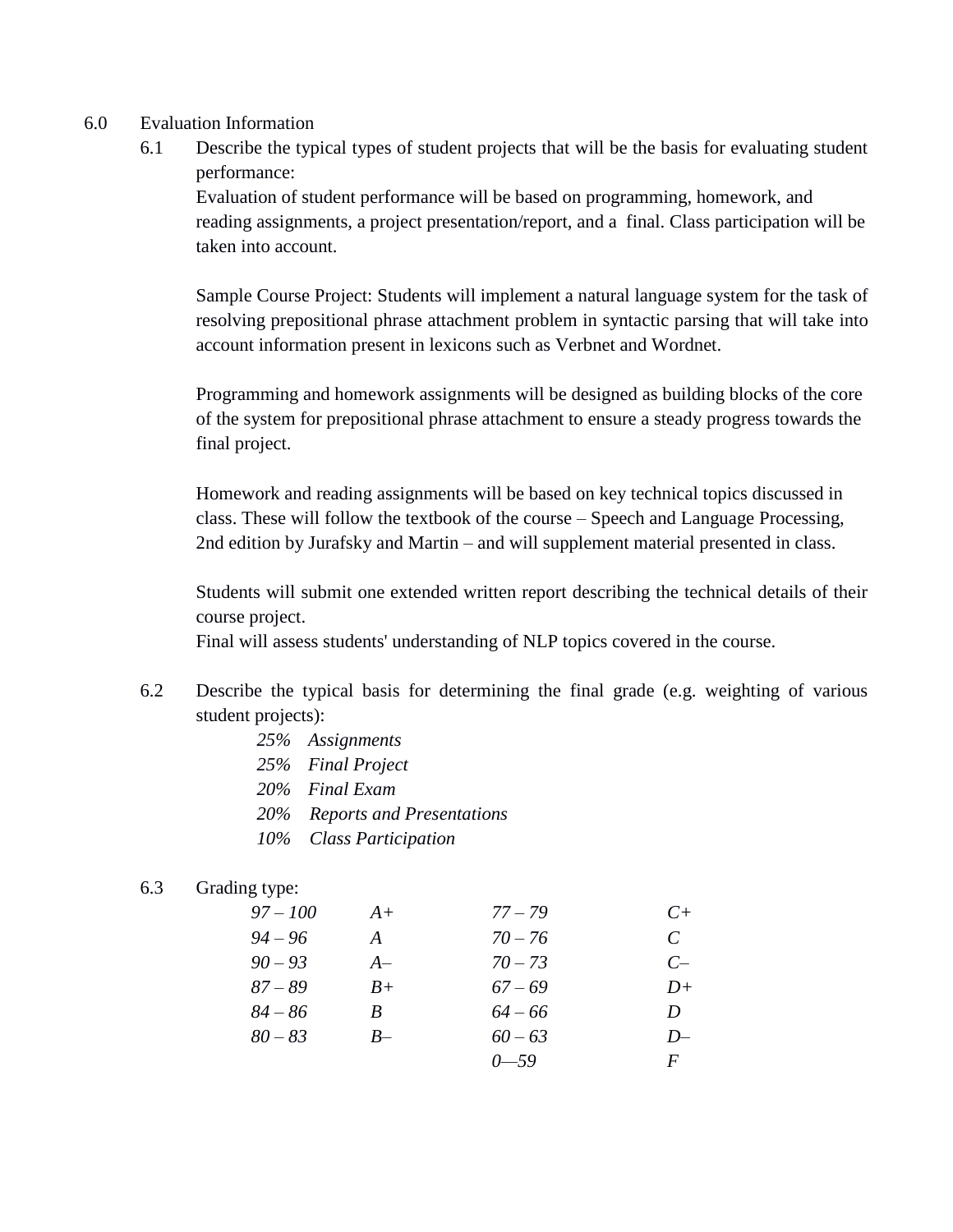#### 7.0 Resource Material Information

7.1 Text book:

Jurafsky, D., & Martin, J. (2009). *Speech and Language Processing* (2nd ed. ). Handouts given in class and technical papers.

7.2 Other student suggested reading materials: Allen, J. (1995). *Natural Language Understanding.* The Benjamin/Cummings Publishing Company, Inc. Bird, S., Klein, E., & Loper, E. (2009). *Natural Language Processing with Python.* O'Reilly. Perkins, J. (2010). *Python Text Processing with NLTK 2.0 Cookbook.* Packt Publishing 7.3 Bibliography Allen, J. (1995). *Natural Language Understanding.* The Benjamin/Cummings Publishing Company, Inc. Blackburn, P., & Bos, J. (2005). *Representation and Inference for Natural Language: A First Course in Computational Semantics.* CSLI Publications. Damerau, F., & Indurkhya, N. (2010). *Handbook of Natural Language Processing.* (2nd ed. ). CRC Press.

Jelinek, F. (1998). *Statistical Methods for Speech Recognition.* MIT Press.

Frank, E., & Hall, M., & Witten, I. (2011). *Data Mining Practical Machibe Learning Tools and Techniques.* (3rd ed.). Elsevier.

Jurafsky, D., & Martin, J. (2009). *Speech and Language Processing* (2nd ed. ).

Bird, S., Klein, E., & Loper, E. (2009). *Natural Language Processing with Python.* O'Reilly.

Kamp, H,, & Reyle, U. (1993). *From Discourse to Logic: Introduction to Modeltheoretic Semantics of Natural Language, Formal Logic and Discourse Representation Theory* (Studies in Linguistics and Philosophy). Springer.

Perkins, J. (2010). *Python Text Processing with NLTK 2.0 Cookbook.* Packt Publishing.

Manning, C., & Schuetze, H. (1999). *Foundations of Statistical Natural Language Processing.* MIT Press.

Norvig, P., & Russel, S. (2010). *Artificial Intelligence A Modern Approach.* (3rd ed.). Pearson.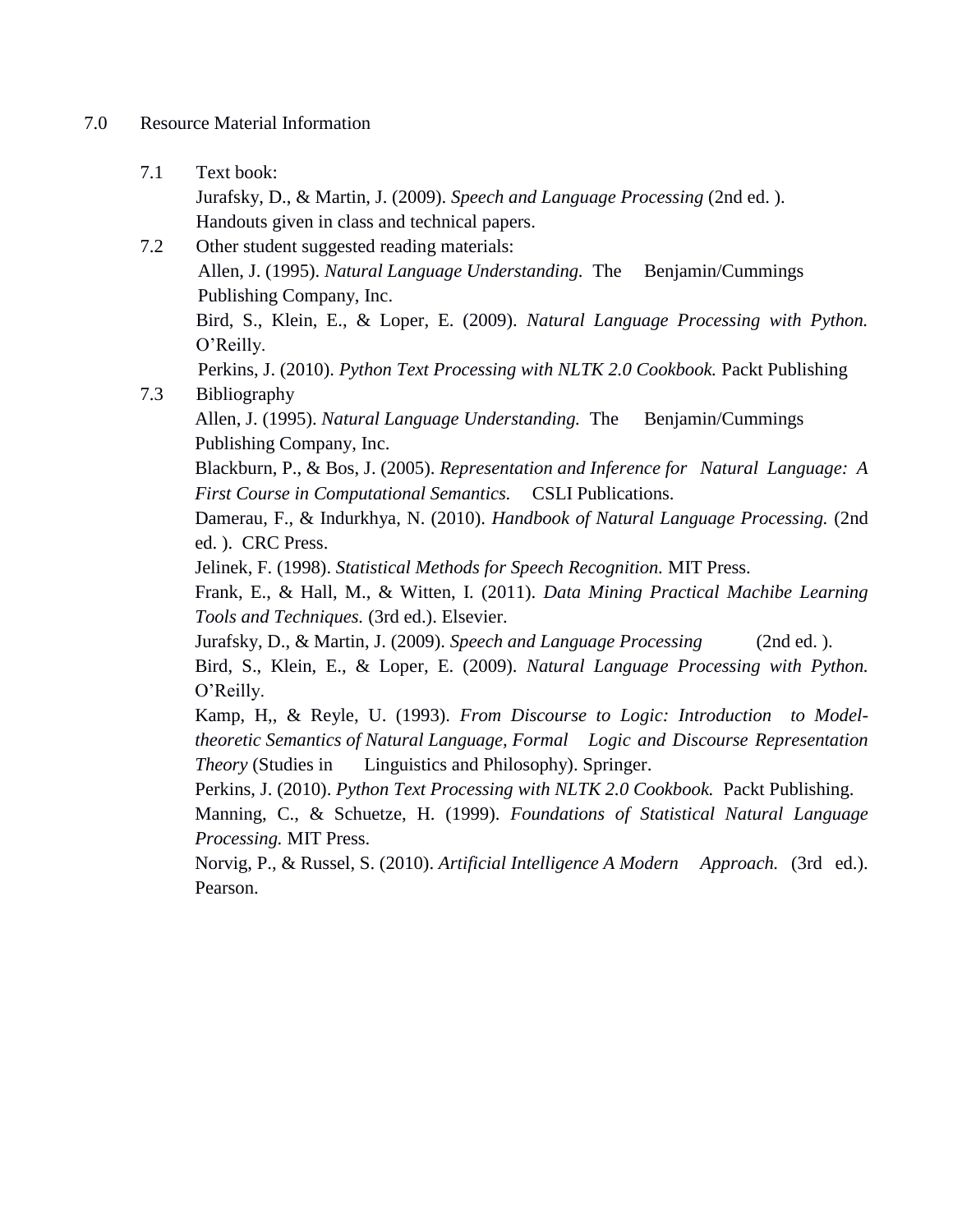| CSAB Category                          | Core | Advanced |
|----------------------------------------|------|----------|
|                                        |      |          |
| Data structures                        | 25   |          |
| Computer organization and architecture |      |          |
| Algorithms and software design         | 35   |          |
| Concepts of programming languages      |      |          |

### 8.0 Computer Science Accreditation Board (CSAB) Category Content (class time in hours):

## 9.0 Oral and Written Communications:

In presentation requirement of the class (presentation on a course project), students will need to use effective public speaking skills. The presentation must include an effective introduction, solid body with main points and supporting materials, and a fitting conclusion. Students may/should use slides/handouts to assist them in the presentation. Students will be also required to produce a written report. It will summarize their findings on their final project.

- 10.0 Social and Ethical Issues: *None.*
- 11.0 Theoretical content:

Please list the types of theoretical material covered, and estimate the time devoted to such coverage.

## 12.0 Problem analysis:

Please describe the analysis experiences common to all course sections. Students experience analysis of problems through class examples and programming assignments.

## 13.0 Solution design:

Please describe the design experiences common to all course sections. Students will design natural language processing systems based on the NLTK. They will evaluate their applications according to the metrics common in NLP research.